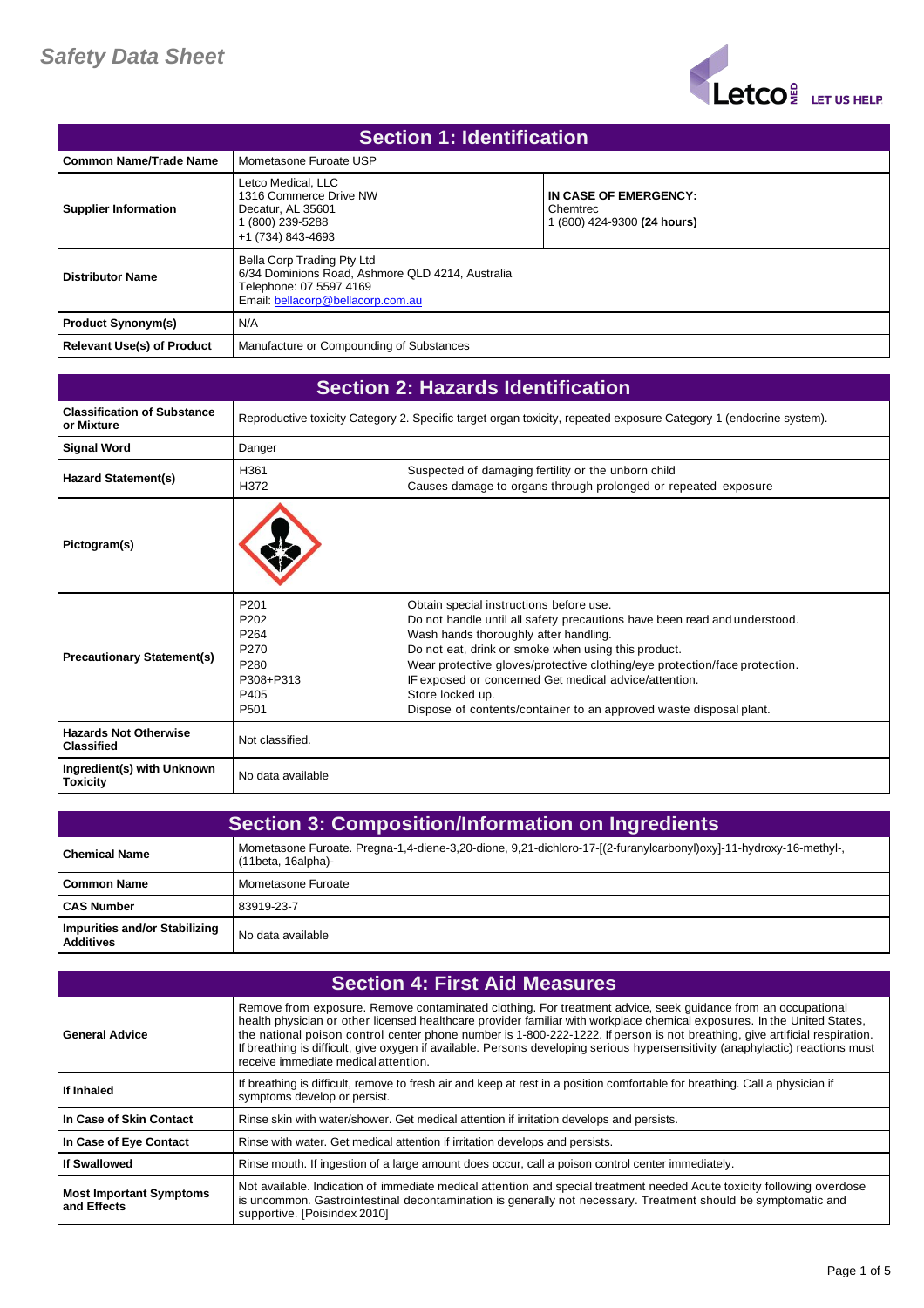| <b>Section 5: Fire Fighting Measures</b>                               |                                                                                                                                                                                                                                                                                      |
|------------------------------------------------------------------------|--------------------------------------------------------------------------------------------------------------------------------------------------------------------------------------------------------------------------------------------------------------------------------------|
| <b>Suitable Extinguishing</b><br>Media                                 | Water spray, dry chemical, carbon dioxide, or foam as appropriate for surrounding fire and materials.                                                                                                                                                                                |
| <b>Special Hazards Arising</b><br>From the<br><b>Substance/Mixture</b> | No unusual fire or explosion hazards noted.                                                                                                                                                                                                                                          |
| Special PPE and/or<br><b>Precautions for Firefighters</b>              | Wear suitable protective equipment. As with all fires, evacuate personnel to a safe area. Firefighters should use self-<br>contained breathing equipment and protective clothing. Specific methods Cool containers exposed to flames with water until<br>well after the fire is out. |

| <b>Section 6: Accidental Release Measures</b> |                                                                                                                                                                                                  |
|-----------------------------------------------|--------------------------------------------------------------------------------------------------------------------------------------------------------------------------------------------------|
| Personal Precautions.                         | Keep unnecessary personnel away. Do not touch damaged containers or spilled material unless wearing appropriate                                                                                  |
| <b>Protective Equipment and</b>               | protective clothing. Avoid inhalation of dust from the spilled material. Ensure adequate ventilation. Wear appropriate                                                                           |
| <b>Emergency Procedures</b>                   | personal protective equipment.                                                                                                                                                                   |
| l Methods and Materials                       | Sweep up or vacuum up spillage and collect in suitable container for disposal. Avoid the generation of dusts during                                                                              |
| Used for Containment                          | clean-up. For waste disposal, see section 13 of the SDS. Wash spill site.                                                                                                                        |
| <b>Cleanup Procedures</b>                     | Sweep up or vacuum up spillage and collect in suitable container for disposal. Avoid the generation of dusts during<br>clean-up. For waste disposal, see section 13 of the SDS. Wash spill site. |

| <b>Section 7: Handling and Storage</b>  |                                                                                                                                                                                                                                                      |
|-----------------------------------------|------------------------------------------------------------------------------------------------------------------------------------------------------------------------------------------------------------------------------------------------------|
| Precautions for Safe<br><b>Handling</b> | Avoid all contact and inhalation of dust, mists, and/or vapors associated with the material. Clean equipment and work<br>surfaces with suitable detergent or solvent after use. After removing gloves, wash hands and other exposed skin thoroughly. |
| <b>Conditions for Safe Storage</b>      | Store in tight container as defined in the USP-NF. This material should be handled and stored per label instructions to<br>ensure product integrity.                                                                                                 |

| <b>Section 8: Exposure Controls/Personal Protection</b>                 |                                                                                                                                                                                                                                                                                                                                                                                                                                                                                                                                                                                                                                                                                                                                                                                                                                                                                                                                                       |
|-------------------------------------------------------------------------|-------------------------------------------------------------------------------------------------------------------------------------------------------------------------------------------------------------------------------------------------------------------------------------------------------------------------------------------------------------------------------------------------------------------------------------------------------------------------------------------------------------------------------------------------------------------------------------------------------------------------------------------------------------------------------------------------------------------------------------------------------------------------------------------------------------------------------------------------------------------------------------------------------------------------------------------------------|
| <b>Components with</b><br><b>Workplace Control</b><br><b>Parameters</b> | Biological limit values No biological exposure limits noted for the ingredient(s). Exposure guidelines No exposure<br>standards allocated.                                                                                                                                                                                                                                                                                                                                                                                                                                                                                                                                                                                                                                                                                                                                                                                                            |
| <b>Appropriate Engineering</b><br><b>Controls</b>                       | Airborne exposure should be controlled primarily by engineering controls such as general dilution ventilation, local<br>exhaust ventilation, or process enclosure. Local exhaust ventilation is generally preferred to general exhaust because it<br>can control the contaminant at its source, preventing dispersion into the work area. An industrial hygiene survey<br>involving air monitoring may be used to determine the effectiveness of engineering controls. Effectiveness of engineering<br>controls intended for use with highly potent materials should be assessed by use of nontoxic surrogate materials. Avoid<br>any open handling of this material, particularly for grinding, crushing, weighing, or other dust-generating or aerosol-<br>generating procedures. Use a laboratory fume hood, vented enclosure, glovebox, or other<br>effective containment. Handle in accordance with good industrial hygiene and safety practice. |
| <b>PPE - Eye/Face Protection</b>                                        | Safety glasses with side shields are recommended. Face shields or goggles may be required if splash potential exists or if<br>corrosive materials are present. Approved eye protection (e.g., bearing the ANSI Z 87 or CSA stamp) is preferred.<br>Maintain eyewash facilities in the work area.                                                                                                                                                                                                                                                                                                                                                                                                                                                                                                                                                                                                                                                      |
| <b>PPE - Skin Protection</b>                                            | Chemically compatible gloves. For handling solutions, ensure that the glove material is protective against the solvent<br>being used. Use handling practices that minimize direct hand contact. Employees who are sensitive to natural rubber<br>(latex) should use nitrile or other synthetic nonlatex gloves. Use of powdered latex gloves should be avoided due to the<br>risk of latex allergy. This material is extremely potent. To reduce the risk of contamination of skin and surfaces, wear two<br>pairs of gloves. Remove the outer gloves after handling and cleanup of the material, and remove the inner gloves only<br>after removing other personal protective equipment.                                                                                                                                                                                                                                                             |
| <b>PPE - Body Protection</b>                                            | For handling of laboratory scale quantities, a cloth lab coat is recommended. Where significant quantities are handled,<br>work clothing may be necessary to prevent take- home contamination.                                                                                                                                                                                                                                                                                                                                                                                                                                                                                                                                                                                                                                                                                                                                                        |
| <b>PPE - Respiratory</b><br><b>Protection</b>                           | Where respirators are deemed necessary to reduce or control occupational exposures, use NIOSH-approved<br>respiratory protection and have an effective respirator program in place (applicable U.S. regulation OSHA 29 CFR<br>1910.134).                                                                                                                                                                                                                                                                                                                                                                                                                                                                                                                                                                                                                                                                                                              |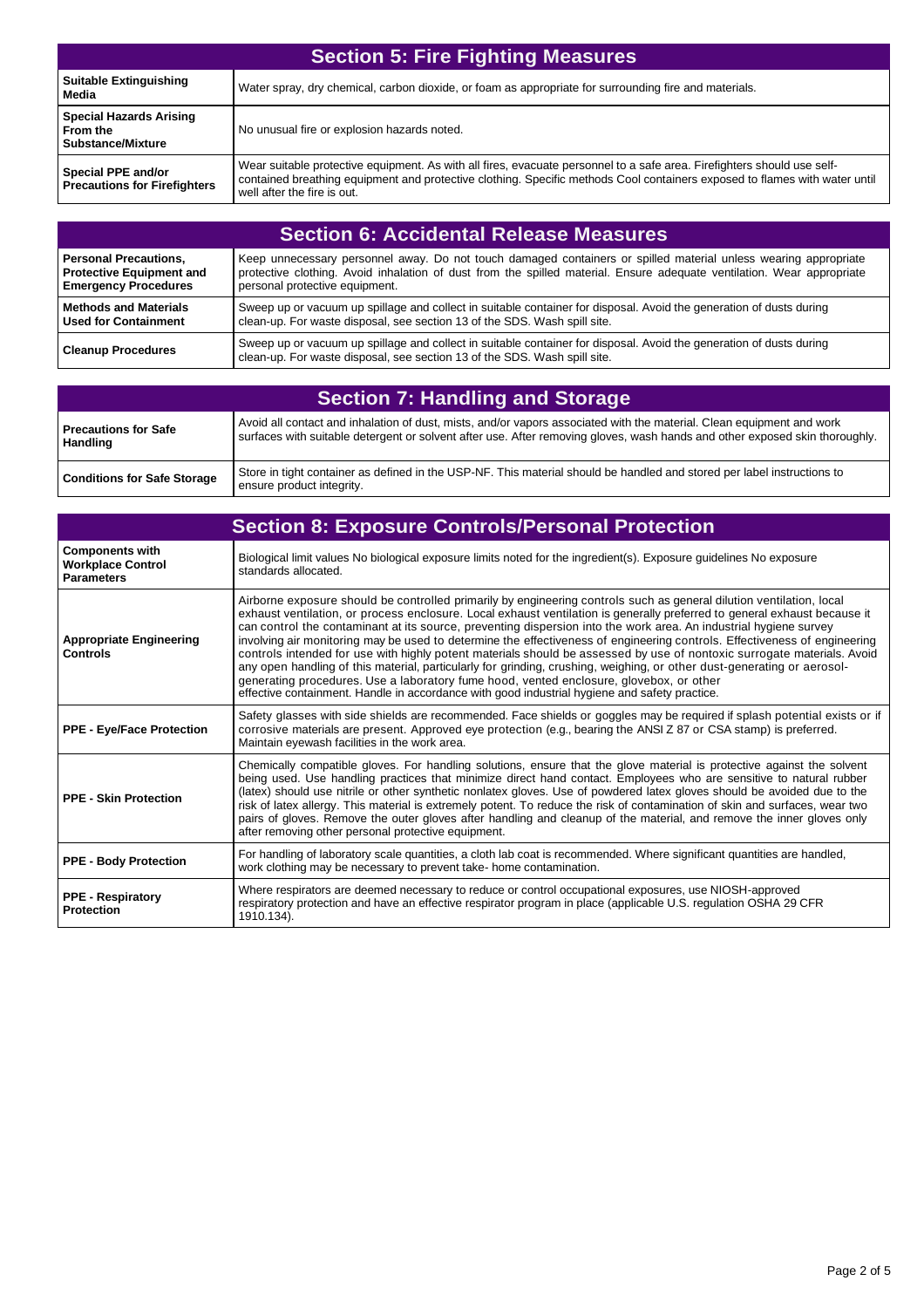| <b>Section 9: Physical and Chemical Properties</b>       |                                                                                                                                                                                 |
|----------------------------------------------------------|---------------------------------------------------------------------------------------------------------------------------------------------------------------------------------|
| Appearance                                               | White to off-white clumpy powder.                                                                                                                                               |
| <b>Upper/Lower Flammability</b><br>or Explosive Limits   | Not available                                                                                                                                                                   |
| Odor                                                     | Not available                                                                                                                                                                   |
| <b>Vapor Pressure</b>                                    | Not available                                                                                                                                                                   |
| <b>Odor Threshold</b>                                    | Not available                                                                                                                                                                   |
| <b>Vapor Density</b>                                     | Not available                                                                                                                                                                   |
| pH                                                       | Not available                                                                                                                                                                   |
| <b>Relative Density</b>                                  | Not available                                                                                                                                                                   |
| <b>Melting Point/Freezing</b><br>Point                   | 419 - 442.4 °F (215 - 228 °C)                                                                                                                                                   |
| <b>Solubility</b>                                        | Solubility in water Insoluble. Solubility (other) Very soluble in ethanol; soluble in acetone, in dichloromethane, in dioxane, and<br>in methanol; slightly soluble in octanol. |
| <b>Initial Boiling Point and</b><br><b>Boiling Range</b> | Not available.                                                                                                                                                                  |
| <b>Flash Point</b>                                       | Not available.                                                                                                                                                                  |
| <b>Evaporation Rate</b>                                  | Not available.                                                                                                                                                                  |
| <b>Flammability (Solid, Gas)</b>                         | Not applicable.                                                                                                                                                                 |
| <b>Partition Coefficient</b>                             | 4.115                                                                                                                                                                           |
| <b>Auto-Ignition Temperature</b>                         | Not available.                                                                                                                                                                  |
| <b>Decomposition</b><br><b>Temperature</b>               | Not available.                                                                                                                                                                  |
| <b>Viscosity</b>                                         | Not available.                                                                                                                                                                  |

| <b>Section 10: Stability and Reactivity</b>         |                                                                                       |
|-----------------------------------------------------|---------------------------------------------------------------------------------------|
| <b>Reactivity</b>                                   | No reactivity hazards known.                                                          |
| <b>Chemical Stability</b>                           | Stable at normal conditions.                                                          |
| <b>Possibility of Hazardous</b><br><b>Reactions</b> | No dangerous reaction known under conditions of normal use.                           |
| <b>Conditions to Avoid</b>                          | None known.                                                                           |
| <b>Incompatible Materials</b>                       | Strong oxidizers.                                                                     |
| <b>Hazardous Decomposition</b><br><b>Products</b>   | CI-. Irritating and/or toxic fumes or gases. Emits toxic fumes under fire conditions. |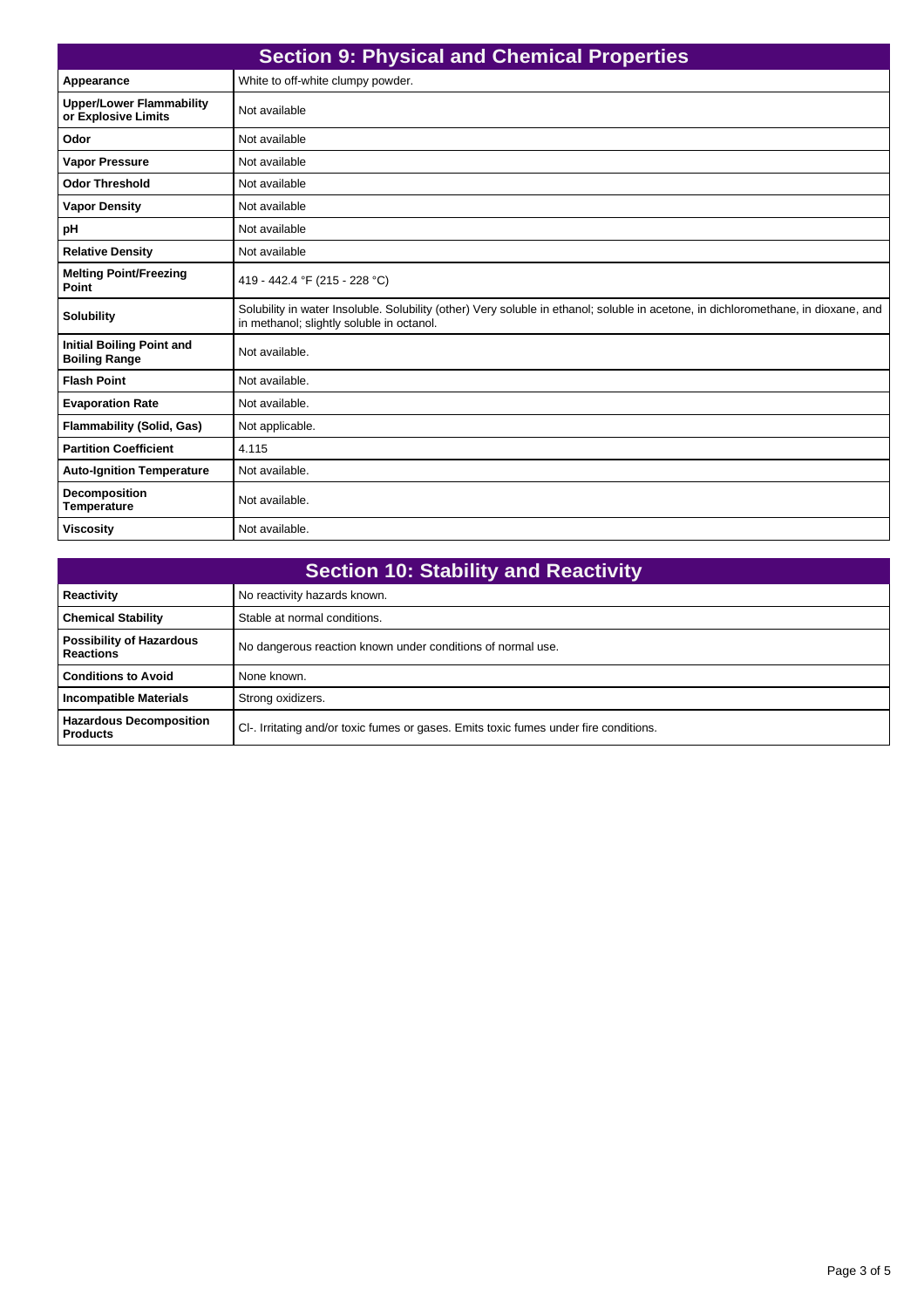| <b>Section 11: Toxicological Information</b>                                  |                                                                                                                                                                                                                                                                                                                                                                                                                                                                                                                                                                                                                          |
|-------------------------------------------------------------------------------|--------------------------------------------------------------------------------------------------------------------------------------------------------------------------------------------------------------------------------------------------------------------------------------------------------------------------------------------------------------------------------------------------------------------------------------------------------------------------------------------------------------------------------------------------------------------------------------------------------------------------|
| <b>Acute Toxicity - LD50 Oral</b>                                             | LD50 Rat Oral > 2000 mg/kg                                                                                                                                                                                                                                                                                                                                                                                                                                                                                                                                                                                               |
| <b>Acute Toxicity - Inhalation</b>                                            | Due to lack of data the classification is not possible.                                                                                                                                                                                                                                                                                                                                                                                                                                                                                                                                                                  |
| <b>Acute Toxicity - Dermal</b>                                                | Based on available data, the classification criteria are not met.                                                                                                                                                                                                                                                                                                                                                                                                                                                                                                                                                        |
| <b>Acute Toxicity - Eye</b>                                                   | Based on available data, the classification criteria are not met.                                                                                                                                                                                                                                                                                                                                                                                                                                                                                                                                                        |
| <b>Skin Corrosion/Irritation</b>                                              | Based on available data, the classification criteria are not met.                                                                                                                                                                                                                                                                                                                                                                                                                                                                                                                                                        |
| <b>Serious Eye</b><br>Damage/Irritation                                       | Based on available data, the classification criteria are not met.                                                                                                                                                                                                                                                                                                                                                                                                                                                                                                                                                        |
| <b>Respiratory or Skin</b><br><b>Sensitization</b>                            | Due to lack of data the classification is not possible.                                                                                                                                                                                                                                                                                                                                                                                                                                                                                                                                                                  |
| <b>Germ Cell Mutagenicity</b>                                                 | Based on available data, the classification criteria are not met. Mutagenicity Ames test Result: Negative In vitro<br>chromosomal aberration assay in Chinese hamster lung cells Result: Negative In vitro chromosomal aberration assay in<br>Chinese hamster ovary cells Result: Positive In vivo mouse micronucleus assay Result: Negative In vivo unscheduled DNA<br>synthesis assay in rat hepatocytes Result: Negative Mouse lymphoma assay Result: Negative Mouse male germ-cell<br>chromosomal aberration assay Result: Negative Rat bone marrow chromosomal aberration assay Result: Negative                    |
| <b>Carcinogenicity IARC</b>                                                   | Based on available data, the classification criteria are not met. This product is not considered to be a carcinogen by<br>IARC, ACGIH, NTP, or OSHA.                                                                                                                                                                                                                                                                                                                                                                                                                                                                     |
| <b>Carcinogenicity ACGIH</b>                                                  | Based on available data, the classification criteria are not met. This product is not considered to be a carcinogen by<br>IARC, ACGIH, NTP, or OSHA.                                                                                                                                                                                                                                                                                                                                                                                                                                                                     |
| <b>Carcinogenicity NTP</b>                                                    | Based on available data, the classification criteria are not met. This product is not considered to be a carcinogen by<br>IARC, ACGIH, NTP, or OSHA.                                                                                                                                                                                                                                                                                                                                                                                                                                                                     |
| <b>Carcinogenicity OSHA</b>                                                   | Based on available data, the classification criteria are not met. This product is not considered to be a carcinogen by<br>IARC, ACGIH, NTP, or OSHA.                                                                                                                                                                                                                                                                                                                                                                                                                                                                     |
| <b>Reproductive Toxicity</b>                                                  | Suspected of damaging fertility or the unborn child. Most studies have concluded that therapeutic use of<br>corticosteroids by pregnant women does not cause adverse effects on the fetus. A small increase in the incidence of<br>cleft palate was seen in some human studies. Infants born to mothers who received substantial doses of<br>corticosteroids during pregnancy should be observed for signs of hypoadrenalism. Corticosteroids have been shown<br>to cause birth defects in laboratory animals when administered systemically at low doses, and some caused birth<br>defects when administered topically. |
| <b>Specific Target Organ</b><br><b>Toxicity - Single Exposure</b>             | Based on available data, the classification criteria are not met.                                                                                                                                                                                                                                                                                                                                                                                                                                                                                                                                                        |
| <b>Specific Target Organ</b><br><b>Toxicity - Repeated</b><br><b>Exposure</b> | Causes damage to organs (endocrine system) through prolonged or repeated exposure.                                                                                                                                                                                                                                                                                                                                                                                                                                                                                                                                       |
| <b>Aspiration Hazard</b>                                                      | Based on available data, the classification criteria are not met.                                                                                                                                                                                                                                                                                                                                                                                                                                                                                                                                                        |

| <b>Section 12: Ecological Information</b> |                                                            |
|-------------------------------------------|------------------------------------------------------------|
| <b>Toxicity</b>                           | There are no data on the ecotoxicity of this product.      |
| <b>Persistence and</b><br>Degradability   | No data is available on the degradability of this product. |
| Bio-accumulative Potential                | Not available.                                             |
| Mobility in Soil                          | Not available.                                             |
| Other Adverse Effects                     | Not available.                                             |

| <b>Section 13: Disposal Considerations</b>              |                                                                                                                                                                                                                                                                                                                                                                                                            |  |
|---------------------------------------------------------|------------------------------------------------------------------------------------------------------------------------------------------------------------------------------------------------------------------------------------------------------------------------------------------------------------------------------------------------------------------------------------------------------------|--|
| <b>Waste Treatment Methods</b><br>Product               | This product, in its present state, when discarded or disposed of, is not a hazardous waste according to Federal<br>regulations (40 CFR 261.4 (b)(4)). Under RCRA, it is the responsibility of the user of the product to determine, at the time<br>of disposal, whether the product meets RCRA criteria for hazardous waste. Dispose in accordance with all applicable<br>regulations.                    |  |
| <b>Waste Treatment Methods</b><br>Packaging             | Empty containers or liners may retain some product residues. This material and its container must be disposed of in a<br>safe manner (see: Disposal instructions). Contaminated packaging Empty containers should be taken to an approved<br>waste handling site for recycling or disposal. Since emptied containers may retain product residue, follow label warnings<br>even after container is emptied. |  |
| <b>Special Precautions Landfill</b><br>or Incinerations | No data available                                                                                                                                                                                                                                                                                                                                                                                          |  |
| <b>Other Information</b>                                | No data available                                                                                                                                                                                                                                                                                                                                                                                          |  |

| <b>Section 14: Transport Information</b> |                      |  |
|------------------------------------------|----------------------|--|
| <b>UN Number</b>                         | Not dangerous goods. |  |
| <b>UN Proper Shipping Name</b>           | N/A                  |  |
| <b>Transport Hazard Class(es)</b>        | N/A                  |  |
| <b>Packaging Group</b>                   | N/A                  |  |
| <b>Environmental Hazards</b>             | No data available    |  |